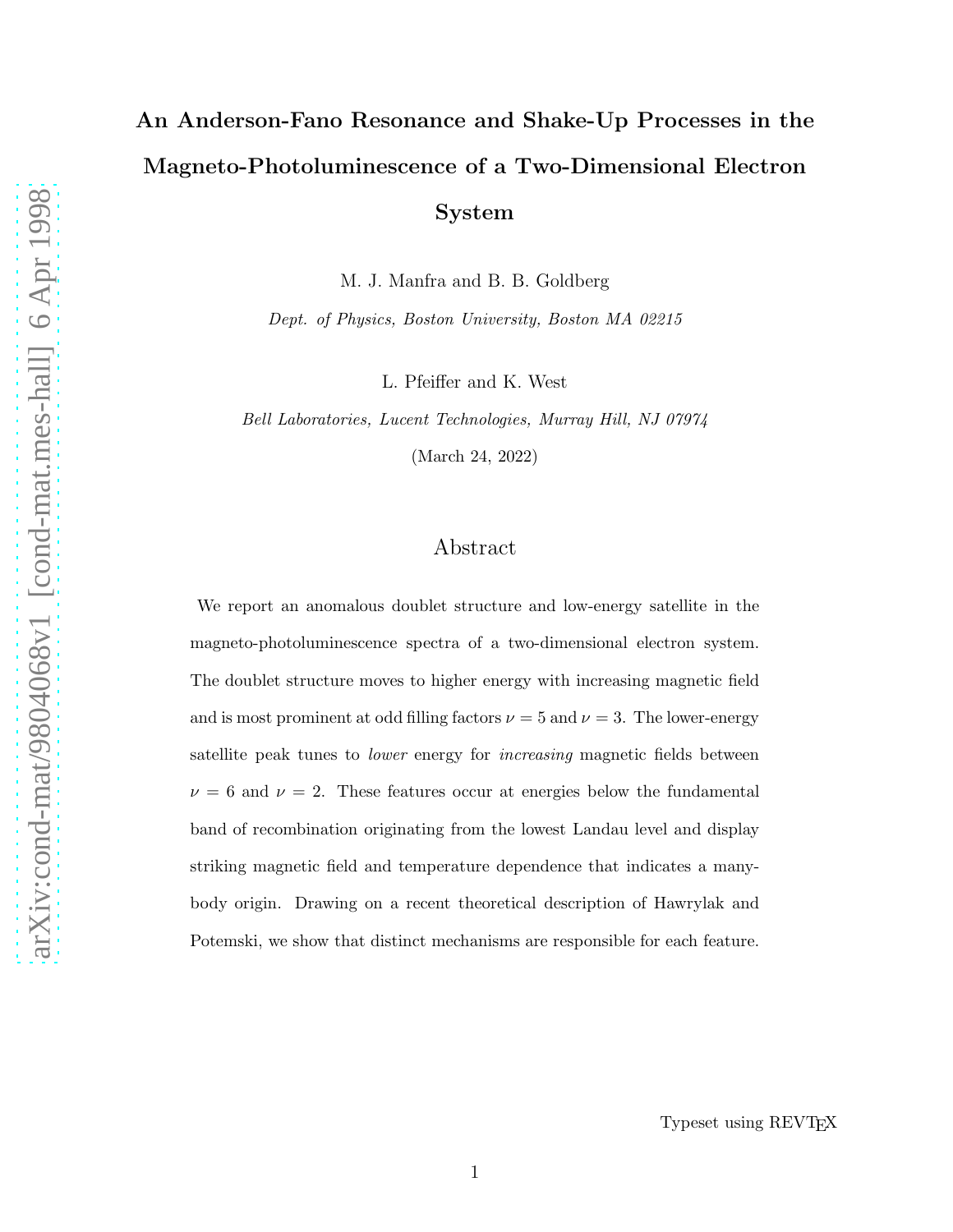Over the last decade a substantial body of work has focused on the investigation of the photoluminescence spectra originating from the recombination of a two-dimensional electron system with a valence-band hole in the quantum Hall regime. In conjunction with transport measurements, much of this work has concentrated on examining the nature of the incompressible ground states that arise at integral and fractional filling.<sup>[1](#page-7-0)</sup> More recently, optical techniques have proven sensitive to excited states of the 2DEG inaccessible to transport. In particular, two groups have recently reported on new low-energy structure in the magneto-photoluminescence in GaAs structures occurring at energies below the fundamental recombination from the lowest Landau level  $(LLL)$ .<sup>[2](#page-7-0),[3](#page-7-0)</sup> While clearly indicative of many-body effects, these new experimental results have led to differing proposals for the mechanisms responsible for the various spectral anomalies and a consensus has yet to be reached. These features have alternatively been attributed to a perturbative many-body shake-up process<sup>[3](#page-7-0)</sup> and to a non-perturbative final state resonance of the  $2DEG<sup>2,6</sup>$  $2DEG<sup>2,6</sup>$  $2DEG<sup>2,6</sup>$  $2DEG<sup>2,6</sup>$  It is the purpose of this paper to present the results of a comprehensive experimental study of the polarization, magnetic field and temperature dependence of these optical anomalies and elucidate the distinct mechanisms responsible for each.

We report on the observation of unusual low-energy structure in the magnetophotoluminescence spectra for filling factors  $\nu > 2$ . We identify and analyze two distinct features: (i) a doublet structure in the fundamental recombination from the lowest Landau level develops at odd integral filling factors  $\nu = 5$  and  $\nu = 3$ , (ii) a significantly smaller satellite peak which red shifts for increasing magnetic field between  $\nu = 6$  and  $\nu = 2$  is observed at approximately 2meV below the doublet structure. While these features are separated by rather small energy differences and occur roughly in the same regime of magnetic field, we shall show that the data conclusively point to distinct mechanisms for each process.

The two-dimensional electron system under investigation is a single-side  $n$ -modulation doped  $\text{Al}_x\text{Ga}_{1-x}\text{As-GaAs}$  250Å single quantum well (SQW). Samples from three different wafers have been studied with similar behavior seen in all samples. All three samples are of extremely high quality: electronic densities  $n_s$  range from  $1.4-1.8\cdot10^{11}cm^{-2}$  and mobilities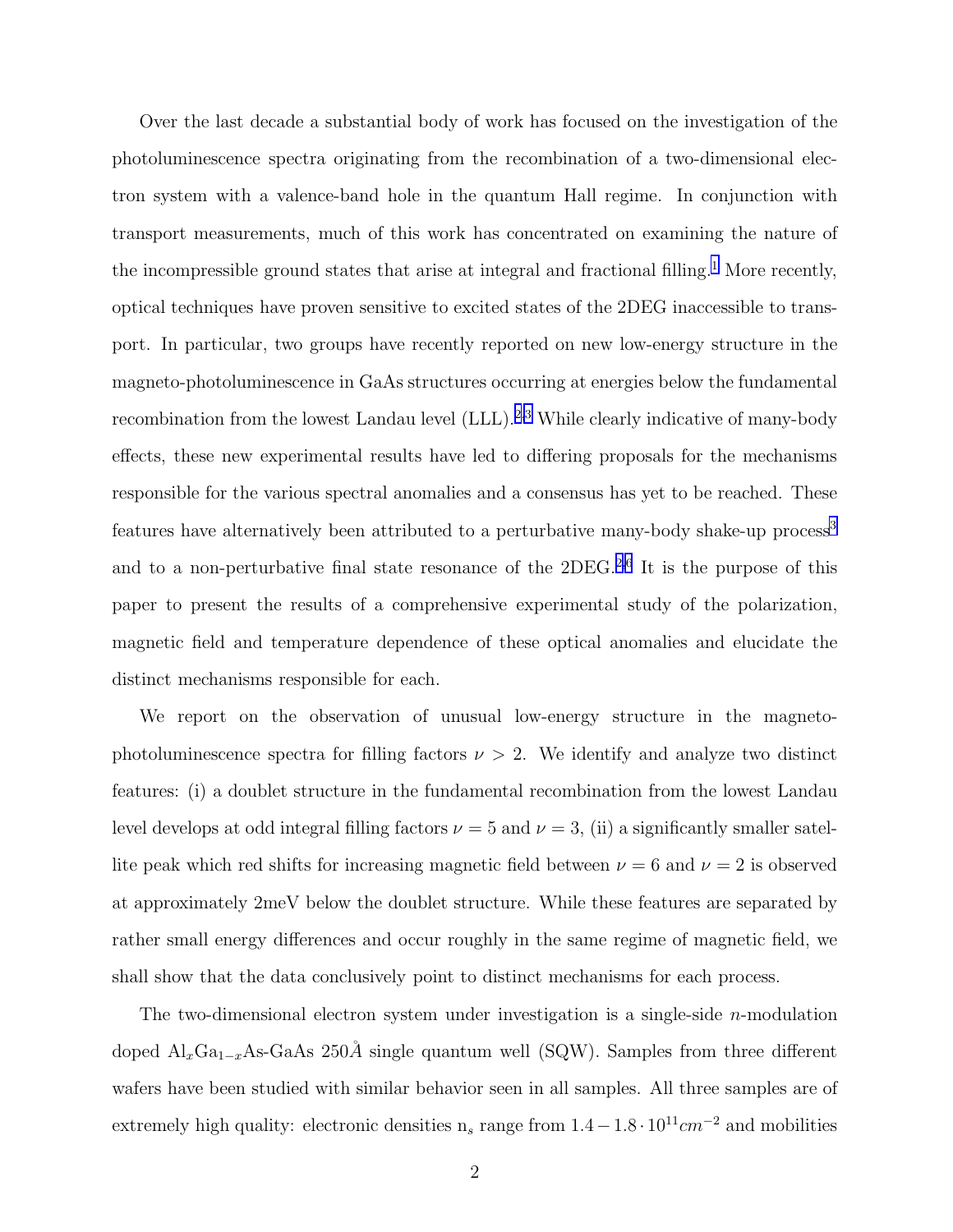$\mu$  range from  $2.6 - 3.0 \cdot 10^6$  cm<sup>2</sup>/Vs. The samples were excited at 740nm with the output of a tunable Ti:sapphire laser. The laser was stabilized and the incident power density was kept below  $10^{-4}W/cm^2$ . We have verified that all measurements were made in the linear regime by collecting data with incident power densities at  $10^{-6}W/cm^2$  with no change in the observed spectra. Excitation delivery and signal collection were accomplished via an optical fiber system that resides in He<sup>3</sup> refrigerator mounted in a 13T magnet. Base temperature of our configuration is 500mK. All measurements were made in the transmission geometry and polarization analysis is done in situ with a circular polarizer placed immediately following the sample but prior to the collection fiber. The signal is dispersed in a 0.64m monochromator and detected with a liquid nitrogen-cooled charged-coupled-device (CCD) camera with 0.2meV resolution.

Figure 1 displays the low temperature magneto-photoluminescence spectra in the leftcircular ( $\sigma^{-}$ ) polarization in the field range of 0T to 4T for a sample with  $n_s=1.8 \cdot 10^{11} cm^{-2}$ and  $\mu = 2.6 \cdot 10^6 cm^2/V s$ . The use of polarization analysis is crucial since the high quality of these samples results in narrow line-widths in which spin-splittings are resolved above 1.5T. Detecting in the  $\sigma^-$  polarization guarantees that the fundamental recombination from the LLL occurs between a  $m_z = 1/2$  electron level and a  $m_z = 3/2$  hole level. The application of a quantizing magnetic field causes the zero field spectrum to split into the Landau fan structure. The gross behavior of these spectra and its relationship to the quantum Hall effect have been studied extensively.<sup>[1](#page-7-0)</sup> We focus our discussion on the low energy structure between  $\nu = 5$  and  $\nu = 2$  appearing below the main peak labeled LL<sub>0</sub> in Figure 2. Within the context of a non-interacting model,  $LL_0$  is associated with the ground-state recombination of an electron and hole, each sitting on the lowest Landau level. Figure 2 shows an individual spectra taken at  $\nu = 3$  and T=0.53K in which two distinct low-energy features are visible below the fundamental ground-state recombination  $LL_0$ . Our analysis will focus on the origin of these two optical anomalies, labeled  $OA_0$  and  $OA_1$ .

We begin our discussion with the lowest energy feature, labeled  $OA<sub>1</sub>$ , which we attribute to the process of shake-up in a magnetic field. In a shake-up process a recombining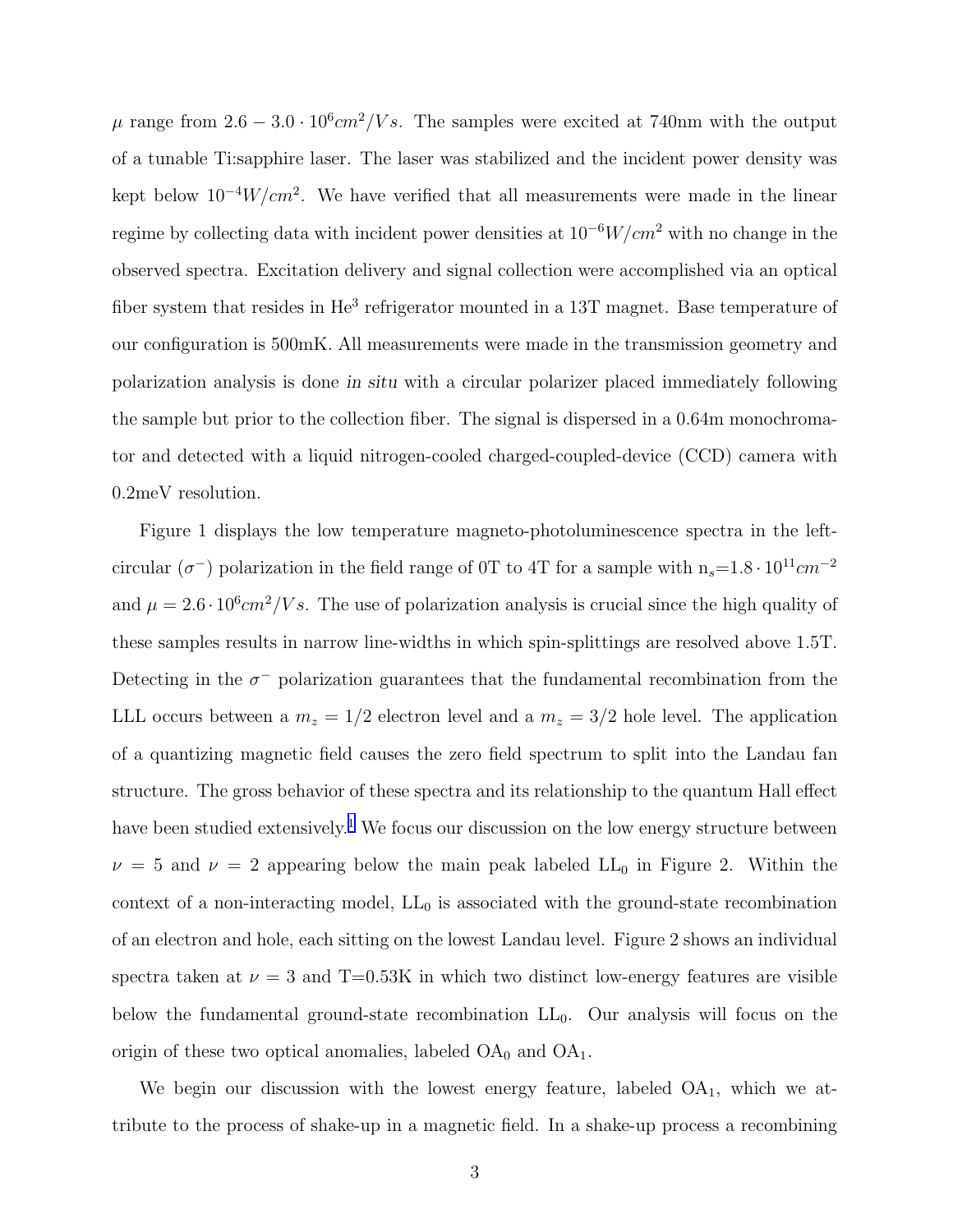electron-hole pair perturbs the electron gas causing another electron to be excited across the cyclotron gap from the lowest Landau level to the first Landau level. Energy conservation requires that the emitted photon's energy be lower than the fundamental recombination by  $\sim \hbar \omega_c$ . Shake-up in a magnetic field has been studied experimentally with similar behavior reported in  $InGaAs-InP$  quantum wells<sup>[9](#page-7-0)</sup>, and most recently, in GaAs structures.<sup>[3](#page-7-0)</sup> The theory of shake-up has also been extensively investigated.[7](#page-7-0),[8](#page-7-0) Most theoretical approaches have assumed a significant amount of disorder in which electron-electron interactions can be treated perturbatively and only cyclotron gaps are considered. Zeeman gaps, which are typically unresolved in such systems, are ignored, and consequentially the shake-up process is independent of the spin configuration of the 2DEG. As shown in Figure 3,  $OA<sub>1</sub>$  moves to lower energy for increasing magnetic fields with a slope approximately equal to -1.65meV/T, corresponding to an inter-Landau level excitation in  $GaAs<sup>4</sup>$  $GaAs<sup>4</sup>$  $GaAs<sup>4</sup>$  We note that the absolute separation between OA<sub>1</sub> and LL<sub>0</sub> is actually greater than  $\hbar\omega_c$ : at  $\nu = 3$  the recombinations are separated by  $\sim$  6meV while  $\hbar\omega_c$  at this field is approximately 4meV. This behavior has been observed previously in the InGaAs-InP system<sup>[9](#page-7-0)</sup> and attributed to the fact that for non-zero wave-vectors the excitation energy of the  $n=1$  magneto-plasmon mode actually exceeds  $\hbar \omega_c$ <sup>[5](#page-7-0)</sup> For comparison, we have drawn in Figure 3 a line through OA<sub>1</sub> that corresponds to an excitation dispersing with a slope equal to the ideal (non-interacting) Landau level separation in GaAs of 1.65meV/T. The correspondence is quite good. The intensity of  $OA<sub>1</sub>$ is also quite small; its peak intensity is only  $\sim 6\%$  of the peak intensity seen in LL<sub>0</sub>, and between  $\nu = 6$  and  $\nu = 2$ ,  $OA_1$  shows very little intensity variation. The smallness of the observed intensity in  $OA<sub>1</sub>$  and its complete lack of significant variation over this field range clearly identify it as a perturbative shake-up process.

We turn now to  $OA_0$ , the largest and most striking feature in Figure 2. At  $\nu = 3 OA_0$ contains nearly 50 percent of the spectral weight seen in the fundamental recombination band,  $LL_0$ . The intensity of  $OA_0$  exhibits complicated magnetic field dependence which is clearly seen in figure 4. At  $\nu = 6$  there is no indication of the OA<sub>0</sub> but at  $\nu = 5$  it is clearly developed. This change happens quite dramatically; the feature appears with a change of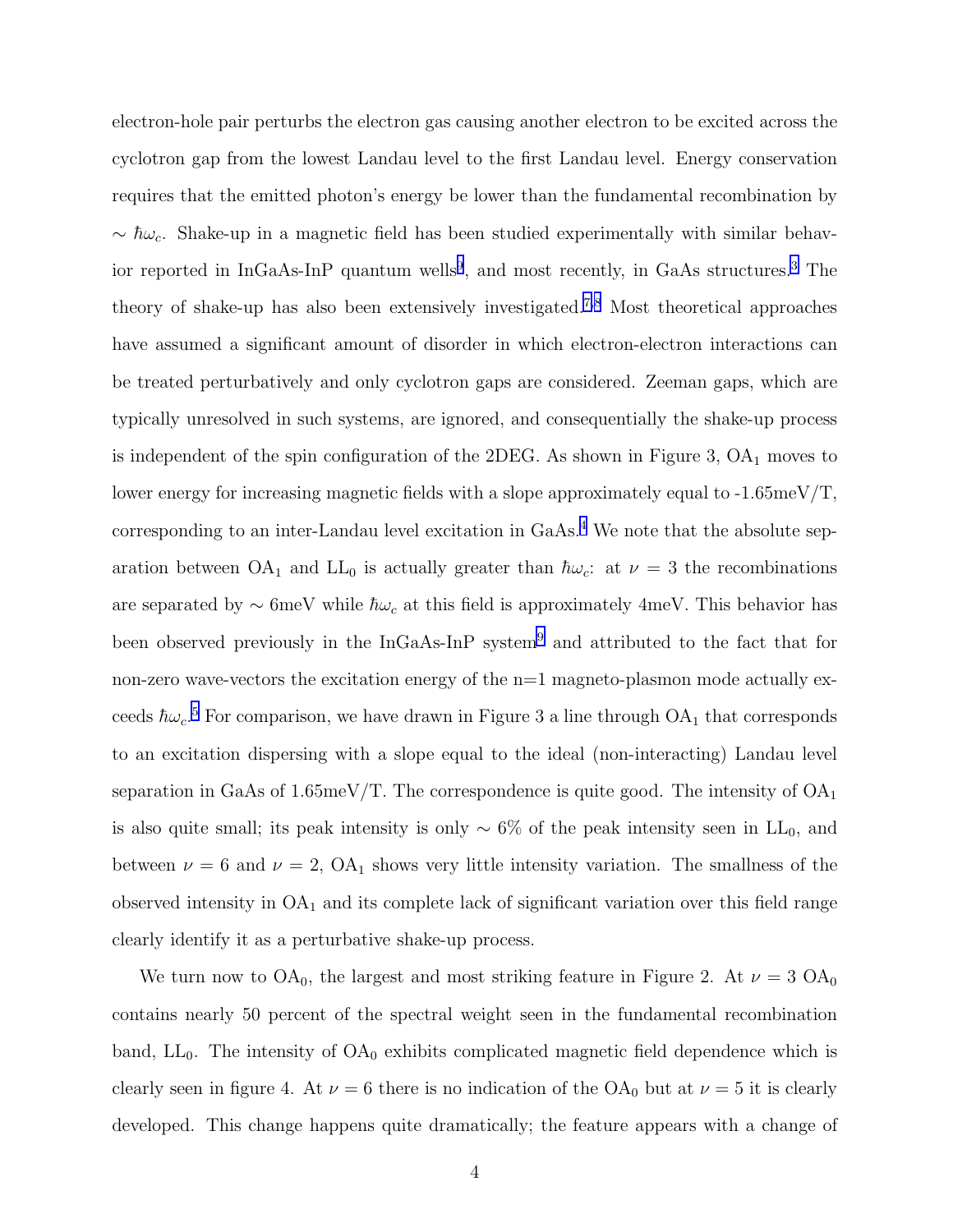magnetic field of only 0.1T. The feature doesn't disappear at  $\nu = 4$  but rather its intensity is suppressed relative to  $\nu = 5$  and it blueshifts towards  $LL_0$ . OA<sub>0</sub> rapidly gains spectral weight at  $\nu = 3$ , again in a very narrow regime of magnetic field of approximately 0.1T. For higher magnetic fields the feature is greatly suppressed and largely gone at  $\nu = 2$ . This behavior is summarized in Figure 3 where the magnetic field dependence of all recombinations is displayed.  $OA_0$  does not move to lower energy for increasing field as one would expect from a simple shake-up process: it shows very little dispersion except for blueshifts seen at  $\nu = 4$ and  $\nu = 2$ . The temperature dependence of this novel structure is also quite telling and is displayed in Figure 5.  $OA<sub>0</sub>$ , which appears as broad shoulder to the  $LL<sub>0</sub>$  recombination at  $T=4.2K$ , doesn't change significantly down to temperatures of  $2K$ . The most dramatic changes occur between 1.5K and 0.53K. This energy scale of  $1K \sim 0.08$  meV is much smaller than any cyclotron gap and indicates the importance of many-body and/or spin effects.

The most striking aspects of  $OA_0$  are its huge intensity at odd filling factor  $\nu = 3$  and the complex dependence of its intensity and energy position on magnetic field. The strong resonance seen at odd filling suggests that the spin of the electron system plays an important role. Our understanding of this doublet structure follows the recently developed model of Hawrylak et  $al^6$  $al^6$  which has been used to explain a similar behavior seen in the data of Gravier and co-workers.[2](#page-7-0) This model has the advantage that it is applicable in the limit of low disorder in which both Zeeman and cyclotron gaps are resolved and electron-electron interactions are expected to be of prime importance. The recombination of a conduction-band electron and valence-band hole leaves a hole in the final state of the electron system. In the non-interacting limit this hole represents a well-defined quasiparticle. Nevertheless, this hole left behind in the final state of the 2DEG lies well below the Fermi level and constitutes a highly excited state. If this hole is degenerate with other elementary excitations of the electron gas and electron-electron interactions are strong, the spectral function of the fully interacting hole may not be perturbatively related to the hole in the non-interacting system. This is the fundamental finding of Hawrylak's work: the doublet structure observed in luminescence at odd filling factors is due to the non-quasiparticle behavior of the 2DEG hole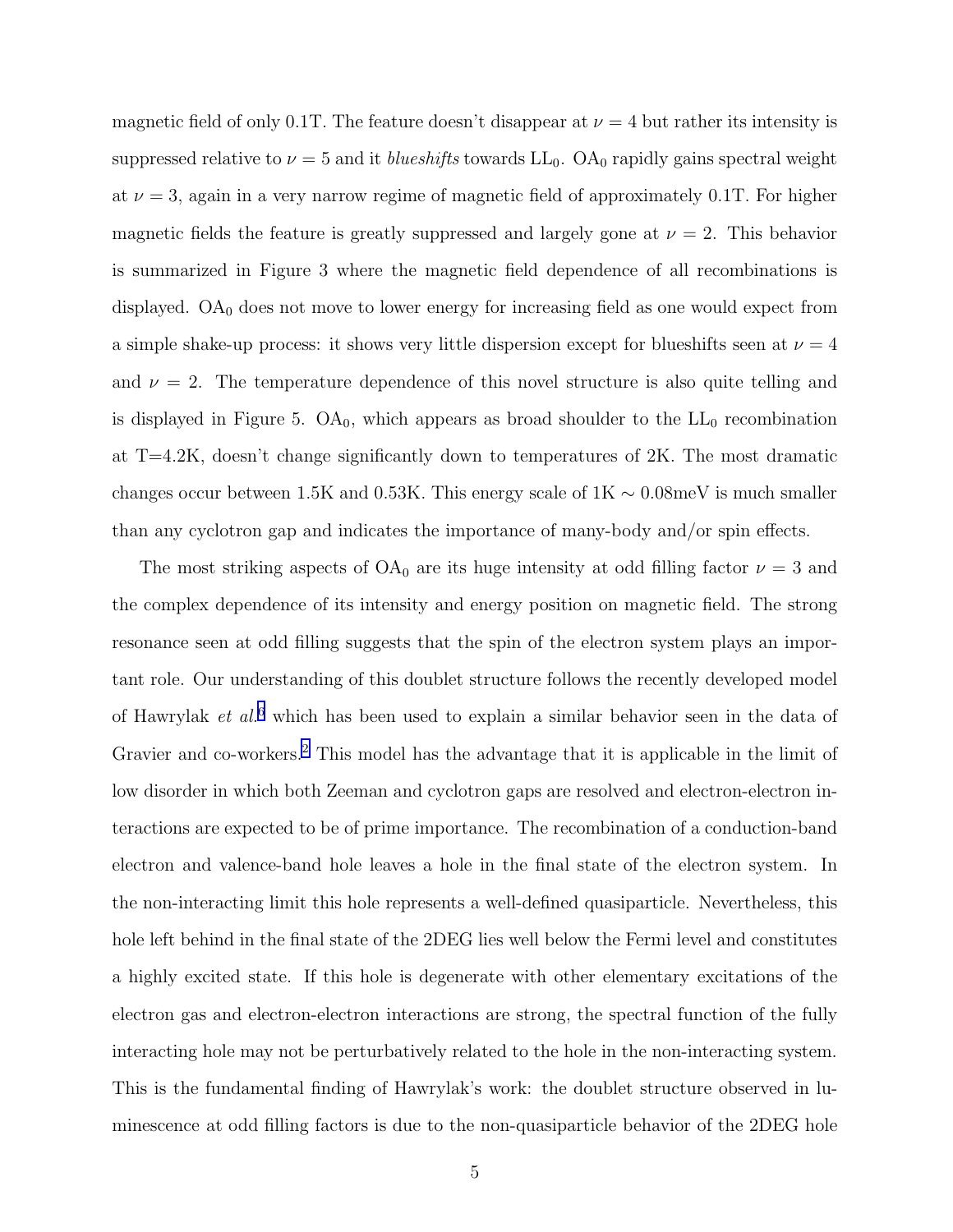spectral function. The two peaks observed in luminescence are shown to be due to a resonant many-body interaction of the hole in the electron gas with a continuum of spin-wave excitations. Thus spin plays a crucial role in the physics of this model; the splitting of the spectral function only occurs at odd fillings where a continuum of low-lying spin waves is resonant and the spin of the hole can be compensated for by a spin-flip excitation. Hawrylak has deemed this situation an "Anderson-Fano" resonance in which the hole strongly interacting with the continuum of low-lying spin waves is mapped onto the classic solid-state physics problem of a localized state interacting with an unbound continuum.

We believe that such theoretical considerations describe qualitatively our experimental observations of the doublet  $LL_0$  and  $OA_0$ , and clearly distinguish it from the perturbative shake-up process  $OA_1$ . The hole spectral function has been calculated numerically<sup>[6](#page-7-0)</sup> and the lower energy peak of the doublet is found to contain 60 percent of the spectral weight of the fundamental recombination band at  $\nu = 3$ . This splitting into a resonant doublet structure is consistent with the experimentally observed behavior. Additionally this theory accounts well for the observed blueshifts and intensity reductions seen in  $OA_0$  at even filling  $\nu = 4$ and  $\nu = 2$  where the spectral function is expected to collapse to a single peak in the absence of low-lying intra-Landau level spin wave excitations. Both experiment and theory point to the important role played by the spin magnetization of 2DEG for final state interactions.

In summary, we have presented a systematic experimental study of the low energy structure of the photoluminescence spectra from a low disorder 2DEG at integral filling  $\nu > 2$ . Our findings identify two distinct features occurring below the fundamental band of recombination from the lowest Landau level. The lowest energy satellite is consistent with a perturbative shake-up process in a magnetic field. The splitting of the fundamental recombination line at odd filling factors is shown to be related to a non-perturbative splitting of the final state spectral function of the 2DEG.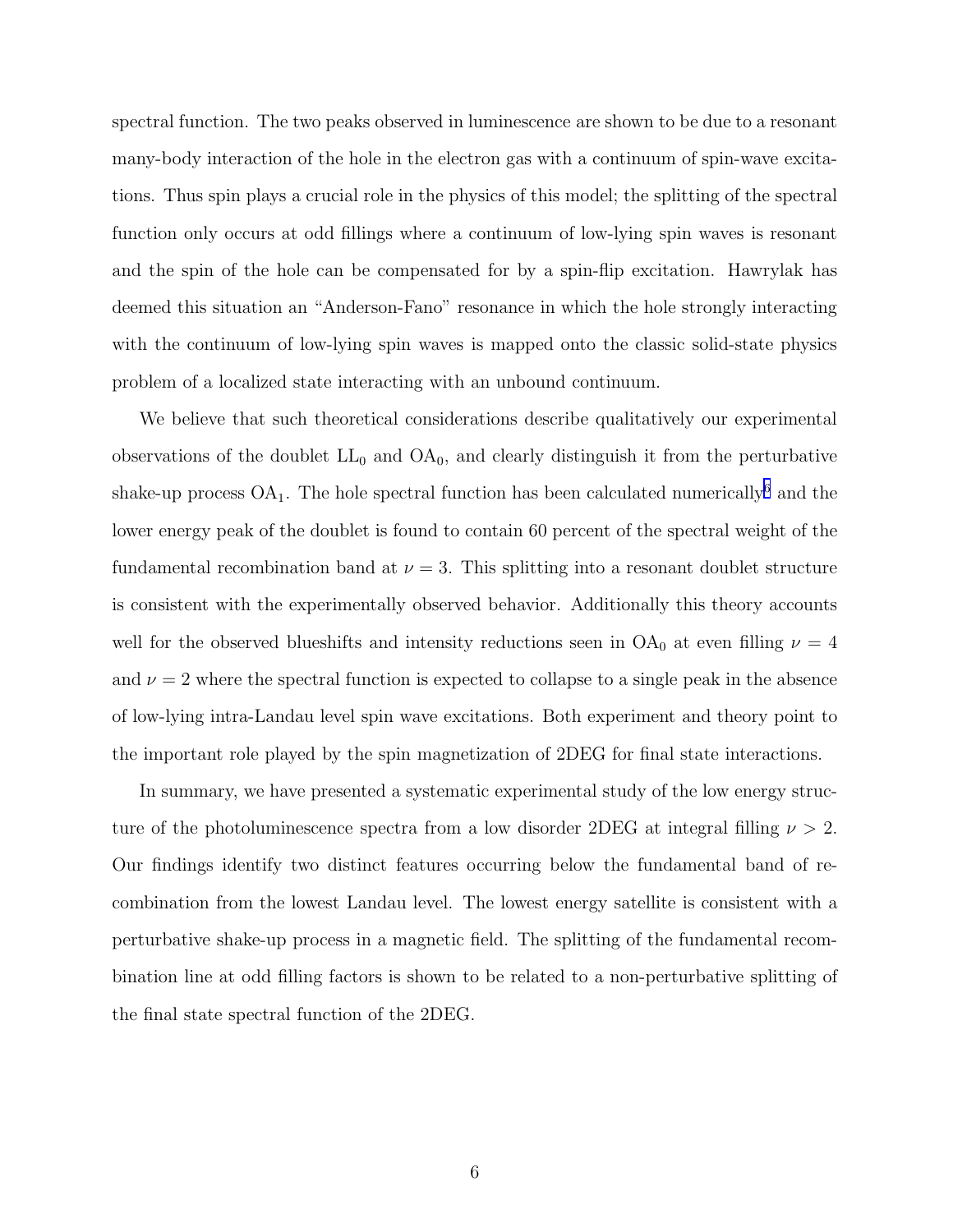### ACKNOWLEDGMENTS

This work was supported by National Science Foundation Grant No. DMR-9701958. We thank Pawel Hawrylak for many insightful conversations.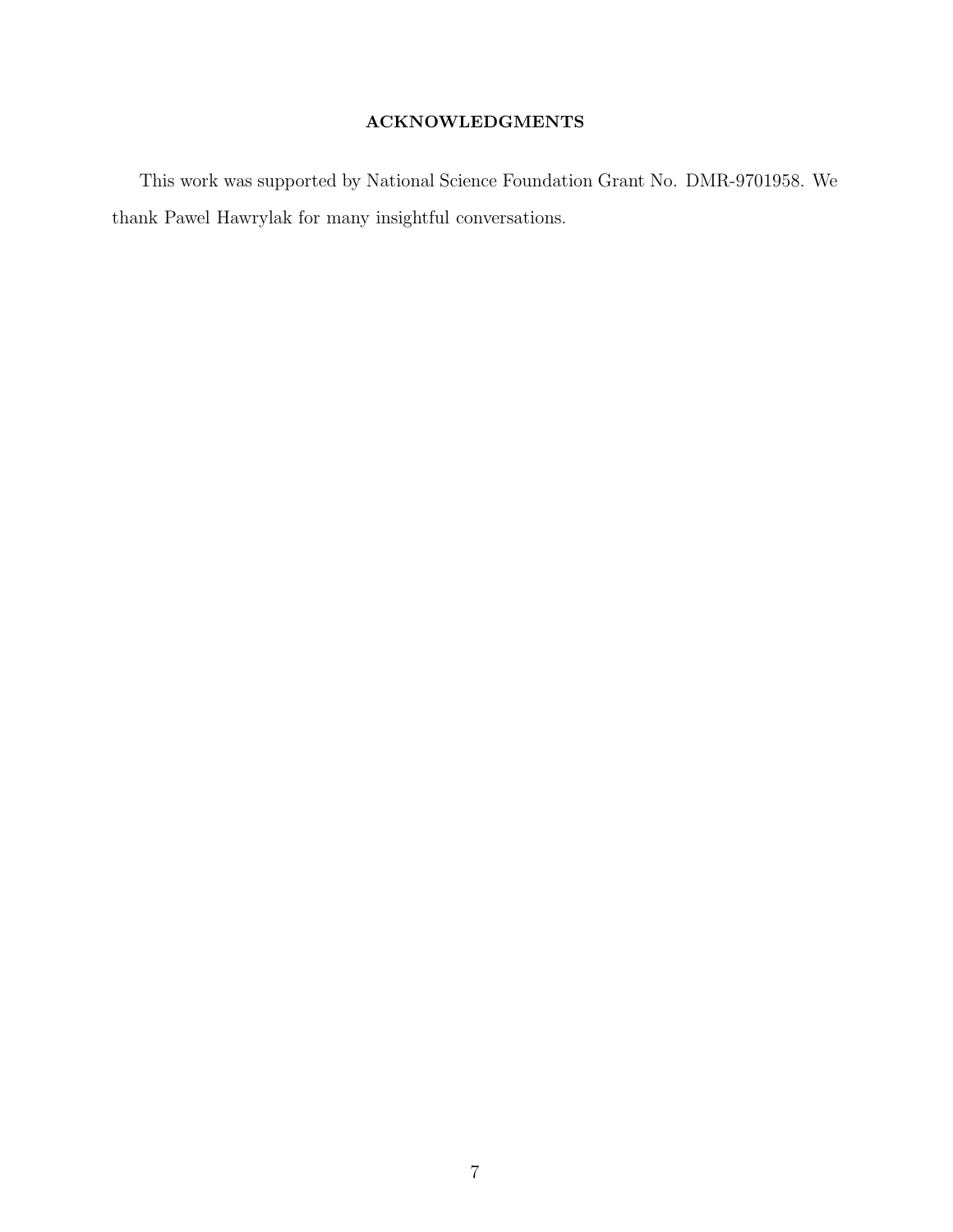#### REFERENCES

- <span id="page-7-0"></span><sup>1</sup> B.B. Goldberg, D. Heiman, A. Pinczuk, L. Pfeiffer, and K. West, *Phys. Rev. Lett.* **65**, 641 (1990); A.J. Turberfield, S.R. Haynes, P.A. Wright, R.A. Ford, R.G. Clark, J.F. Ryan, J.J. Harris, and C.T. Foxon, Phys. Rev. Lett. 65, 637 (1990); H. Buhmann, W. Joss, K. von Klitzing, I.V. Kukushkin, G. Martinez, A. Plaut, K. Ploog, and V.B. Timofeev, Phys. Rev. Lett. 65, 1056 (1990).
- <sup>2</sup> L. Gravier, M. Potemski, P. Hawrylak, and B. Etienne Preprint, submitted to PRL (1997).
- <sup>3</sup> Gleb Finkelstein, Hadas Shtrikman, Israel Bar-Joseph, Phys. Rev. B. 56, 10326 (1997).
- <sup>4</sup> Using an effective mass  $m^* = 0.0699m_e$  for GaAs, the separation between Landau levels is  $\hbar\omega_c = 1.65 \text{meV/T} \cdot \text{B}$ .
- ${}^{5}$  C. Kallin and B. Halperin, *Phys. Rev. B.* **31**, 3635 (1985).
- $6$  P. Hawrylak and M. Potemski, *Phys. Rev. B.* 56, 12386 (1997).
- <sup>7</sup> P. Hawrylak, Phys. Rev. B. 44, 11236 (1991).
- <sup>8</sup> P. Hawrylak, Phys. Rev. B. 42, 8986 (1990).
- $9$  K.J. Nash, M.S. Skolnick, M.K. Saker, and S.J. Bass *Phys. Rev. Lett.* **70**, 3115 (1993).
- $10$  P.Hawrylak, N. Pulsford, and K. Ploog, *Phys. Rev. B.*46, 15193 (1993).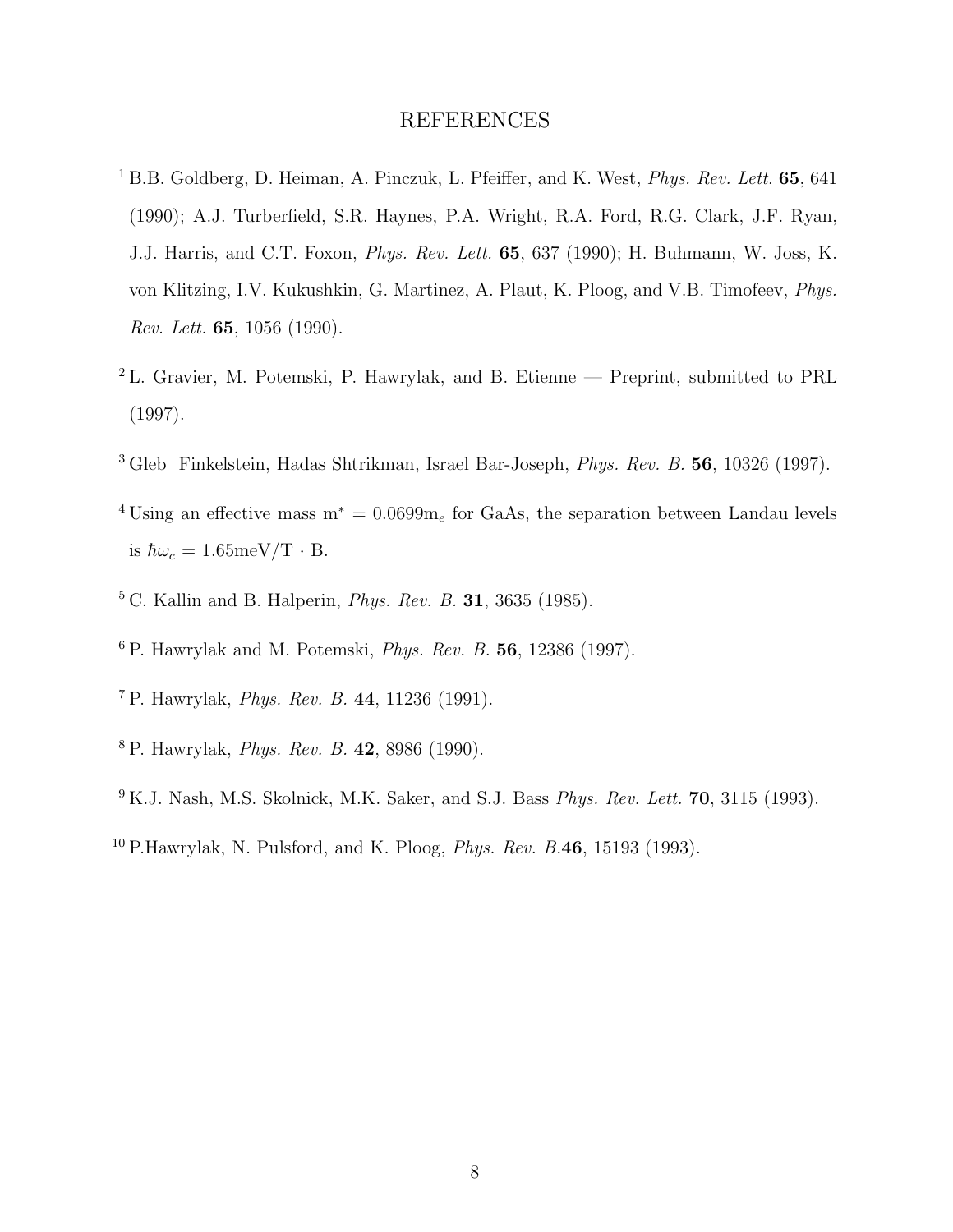## FIGURES

**Figure 1.** Photoluminescence spectra in the LCP  $(\sigma^{-})$  polarization at T=0.53K for the SQW with  $n_s = 1.8 \cdot 10^{11} cm^{-2}$  and  $\mu = 2.6 \cdot 10^6 cm^2/V s$ . The spectra at  $\nu = 3$  is highlighted to show the low-energy fine-structure. The inset to Fig. 1 displays the lowest-energy feature tuning to lower energy for increasing magnetic field.

**Figure 2.** Individual spectra at  $\nu = 3$  displaying low energy anomalies  $OA_0$  and  $OA_1$ . The fundamental recombinations from the 0th and 1st Landau level are labeled  $LL_0$  and  $LL_1$ respectively. Note the strong intensity of the  $OA_0$  peak relative to the fundamental  $LL_0$ .

**Figure 3.** Recombination peak positions as function of magnetic field at  $T=0.53K$ . The low energy features are labeled  $OA_0$  and  $OA_1$ . The fundamental recombination from the 0th Landau level is labeled  $LL_0$ . Also shown is the line  $E=-1.65 \text{meV}/T \cdot B + E_0$  as explained in the text.

**Figure 4.** Magnetic field development of optical anomalies between  $\nu = 6$  and  $\nu = 2$ . All spectra at taken in the  $\sigma^-$  polarization at T=0.53K. For ease of comparison, all spectra have been normalized to have the same peak intensity in the  $LL_0$  transition.

Figure 5. Temperature dependence of low energy structure between 4.2K and 0.53K. All scans are taken at B=2.5T,  $\nu = 3$ .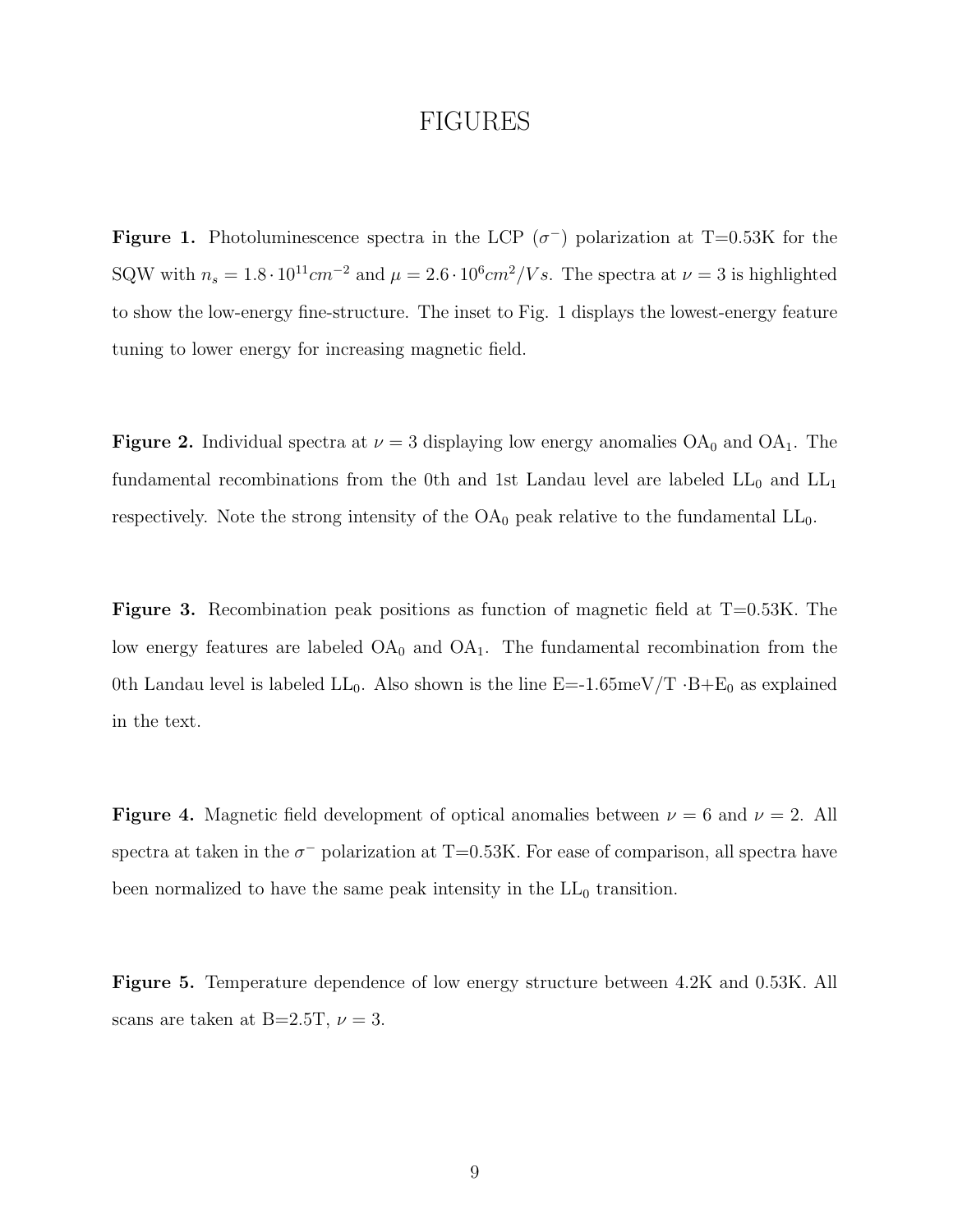

Manfra, et al. Fig 1.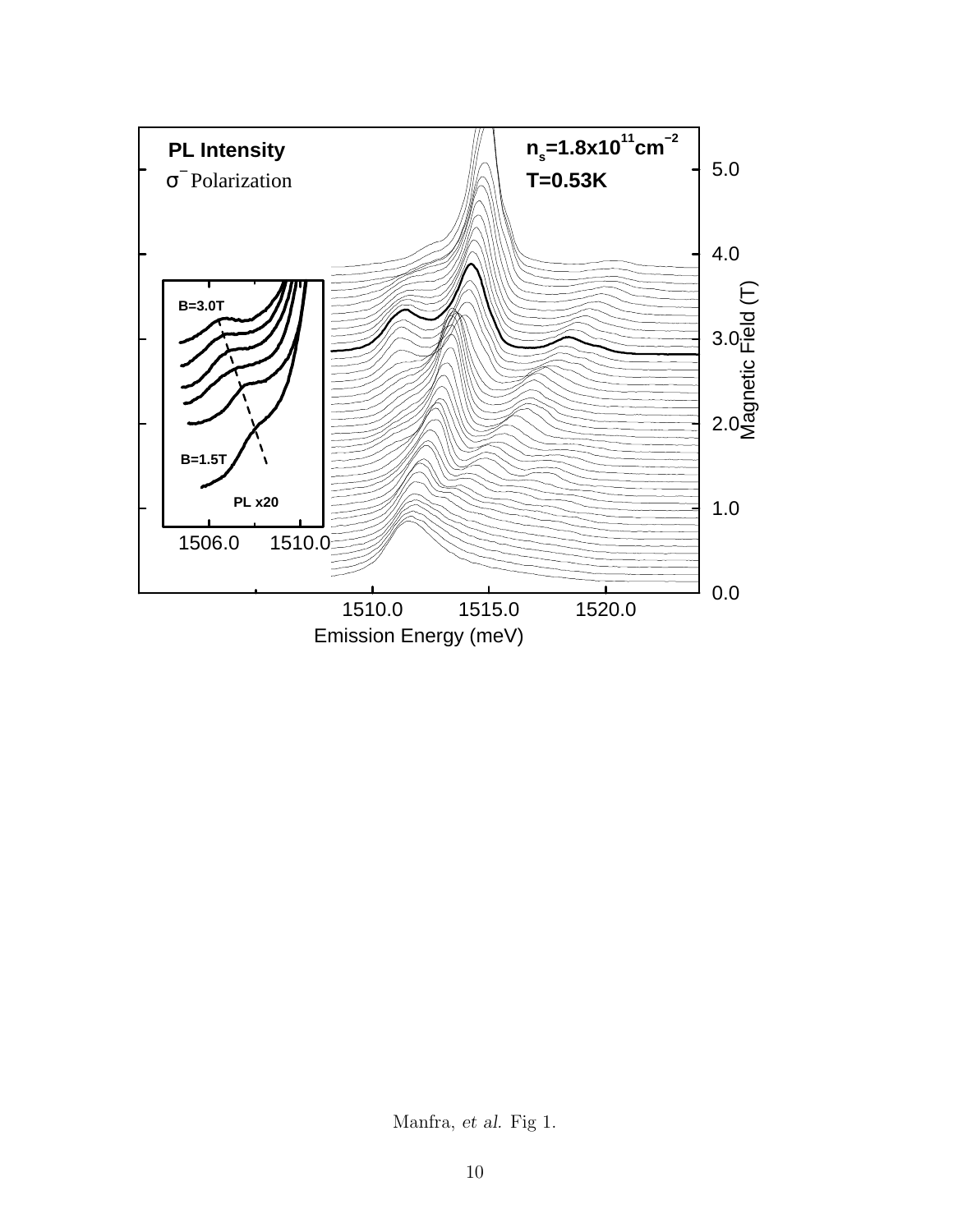

Manfra, et al. Fig 2.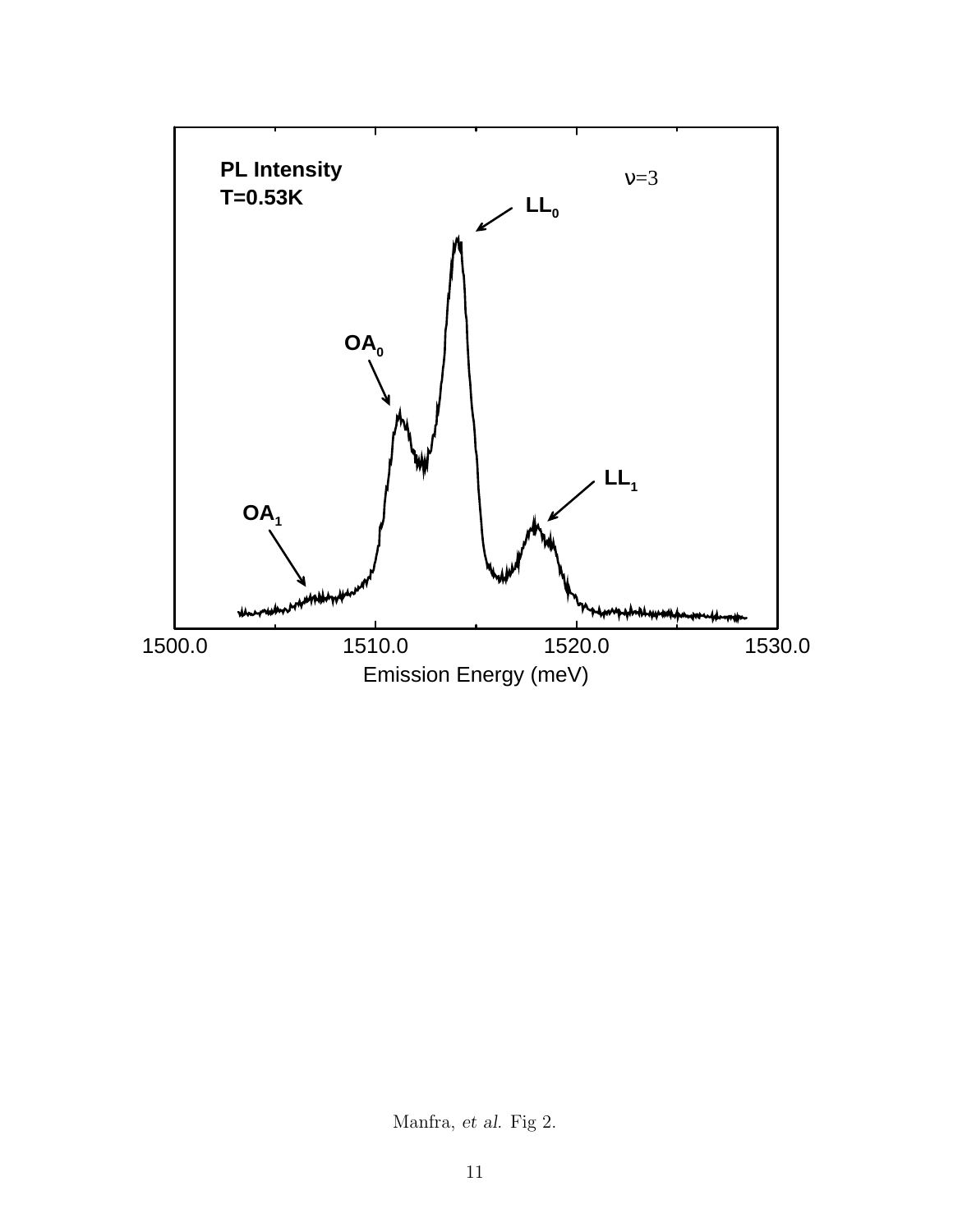

Manfra, et al. Fig 3.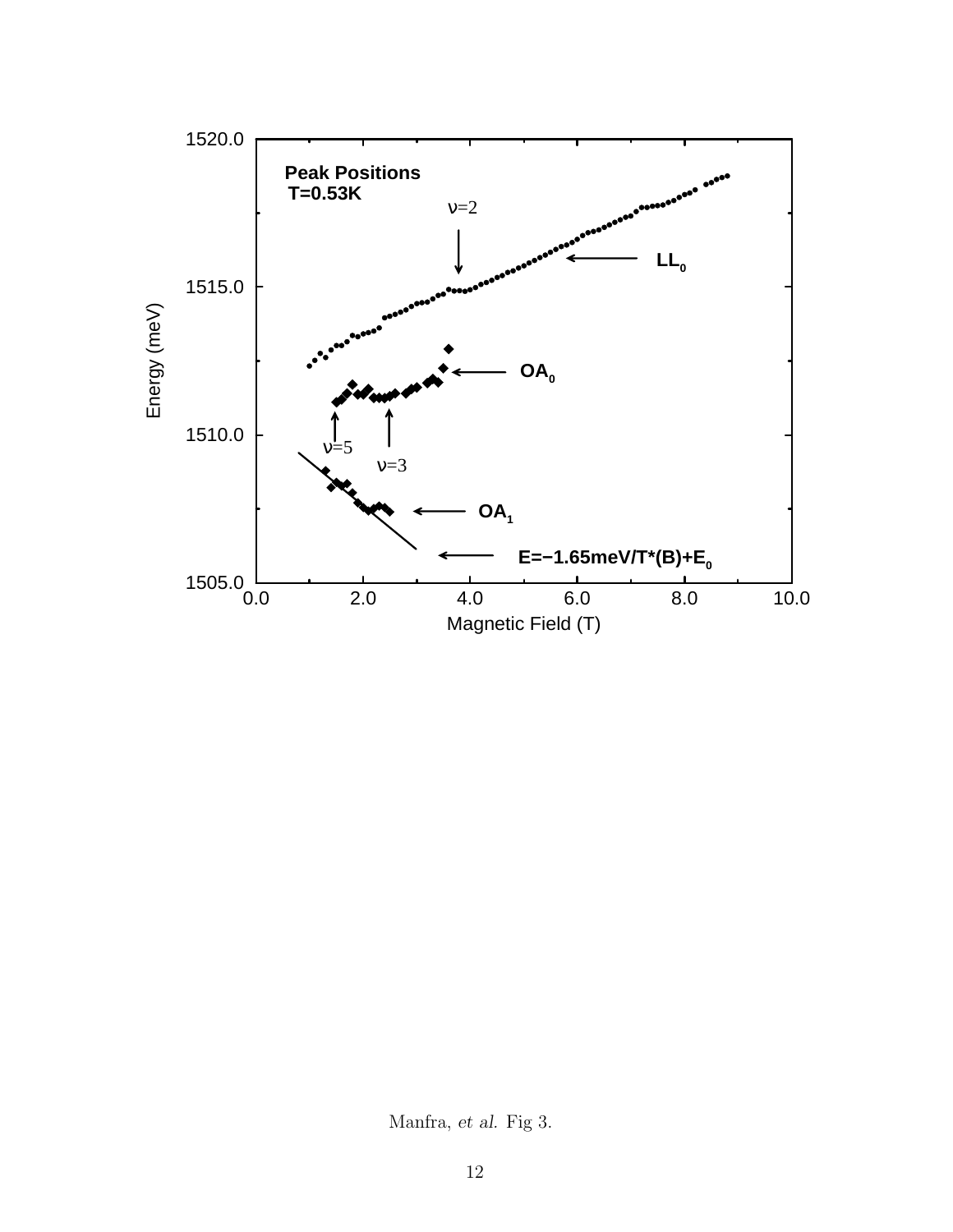

Manfra, et al. Fig 4.